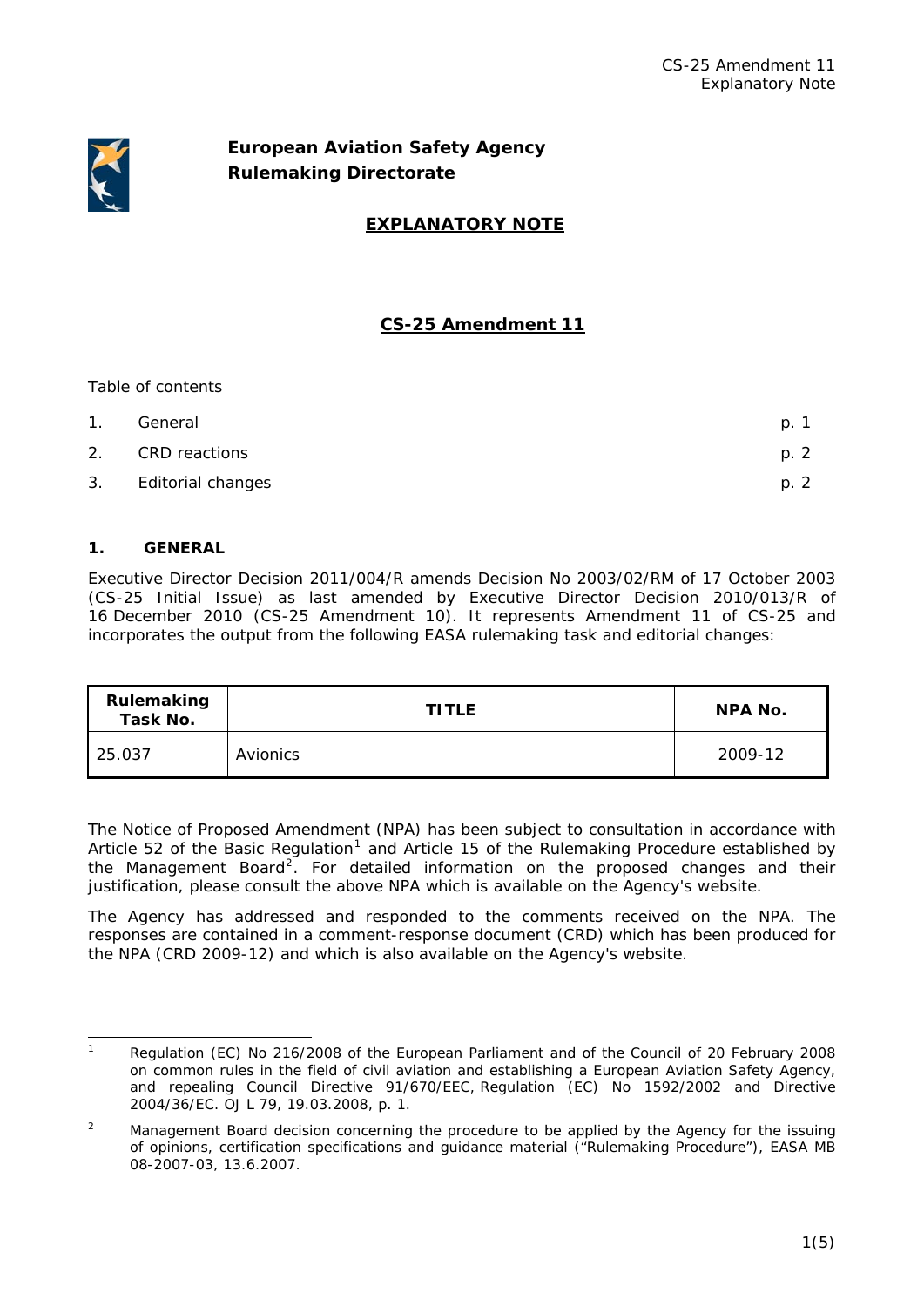# **2. CRD REACTIONS**

In response to CRD 2009-12, the Agency received the following substantive comment, which is reproduced below together with the Agency's responses:

| <b>CRD</b><br>Comment<br>No. | Commenter   Comment |                                                                                                                                                                                                                                                                                                                                                                                                                                                                                                                                                                                                                                                                                                                                                                                                                                                                                                                                                                                                                                                                                                                                                                                                                                                                                                                                                                                               | <b>EASA Response</b>                                                                                                                                |
|------------------------------|---------------------|-----------------------------------------------------------------------------------------------------------------------------------------------------------------------------------------------------------------------------------------------------------------------------------------------------------------------------------------------------------------------------------------------------------------------------------------------------------------------------------------------------------------------------------------------------------------------------------------------------------------------------------------------------------------------------------------------------------------------------------------------------------------------------------------------------------------------------------------------------------------------------------------------------------------------------------------------------------------------------------------------------------------------------------------------------------------------------------------------------------------------------------------------------------------------------------------------------------------------------------------------------------------------------------------------------------------------------------------------------------------------------------------------|-----------------------------------------------------------------------------------------------------------------------------------------------------|
| 35                           | Airbus              | AMC 25.1322 5c(5)<br>The term "Normally" selected in lieu The lead in sentence defines<br>of the proposed term "As far as the design<br>practicable" is ambiguous and does proving synchronous<br>not take enough into account the presentation of<br><b>constraints</b><br>linked<br>to<br>management of audio priorities and then be the "norm". However,<br>the simultaneity of alerts. The onset it is recognised that there may<br>of master visual alert simultaneously be<br>with the onset of the master aural synchronisation may be lost<br>alert is not something that may be due to the presentation of<br>considered as "Normal" in some multiple warnings, and this<br>particular circumstances, especially may be permitted.<br>in case of multiple alerts triggered in<br>a very short time (visual alerts will The term<br>be presented at once, potentially at practicable" does not add any<br>the same time, whereas aural alerts further clarity, does<br>including voice messages should be emphasise<br>presented one after the other to objective and therefore does<br>ensure that the flight crew will not justify disharmonising<br>understand each of them, implying wording agreed jointly by<br>the second one might be delayed EASA/FAA.<br>compared to its associated visual<br>effect). The<br>term<br>"As<br>far<br>as<br>practicable" is more appropriate. | Not Accepted.<br>objective<br>0f<br>alerting<br>the system elements: This should<br>occasions<br>where<br>far<br>as "<br>as<br>not<br>the<br>design |

# **3. EDITORIAL CHANGES**

Apart from the changes that resulted from the above NPA, this Amendment 11 of CS-25 also incorporates several changes aiming to correct certain editorial errors or inconsistencies and to update some references to documents. Their description/justification is as follows:

## **Title of the document and Book 1**

Regulation (EC) No 1108/2009 of the European Parliament and of the Council of 21 October  $2009<sup>3</sup>$  $2009<sup>3</sup>$  $2009<sup>3</sup>$  amended Article 18 point (c) of Regulation (EC) No 216/2008. The amended point (c) does not anymore refer to airworthiness codes but to certification specifications instead. Book 1 contains the certification specifications and Book 2 the acceptable means of compliance.

<span id="page-1-0"></span> 3

Amending Regulation (EC) No 216/2008 of the European Parliament and of the Council of 20 February 2008.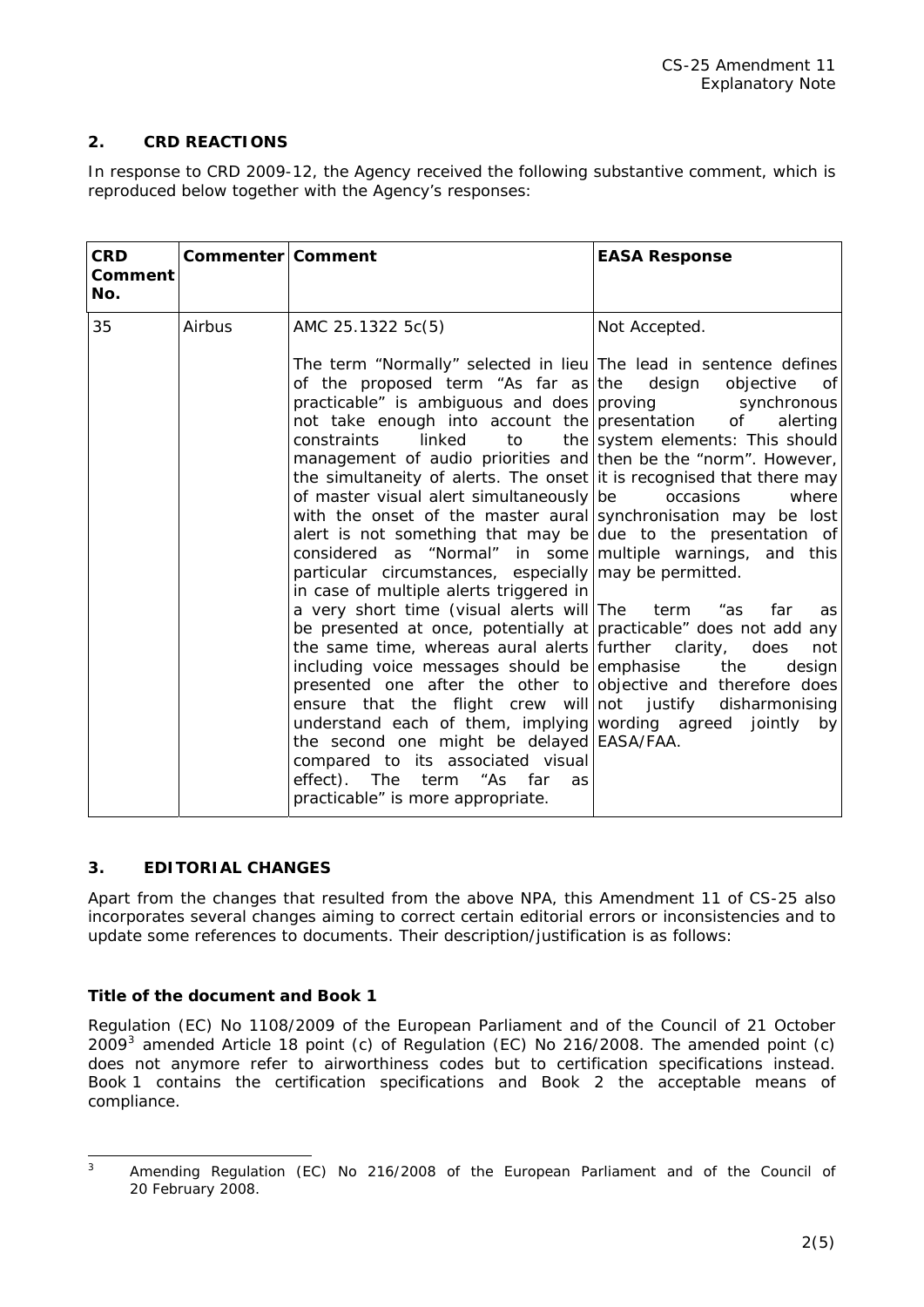Therefore, the title of the CS-25 document is amended on the main cover page and on Book 1 and Book 2 cover pages to read "Certification Specifications and Acceptable Means of Compliance for Large Aeroplanes".

The title and references to Book 1 are replaced by "Certification Specifications" instead of "Airworthiness Code" (table of contents, Book 1 cover page, in CS 25.1).

#### **Book 1**

## **CS 25.177(c) and AMC 25.177(c):**

CS 25.177(c) has an editorial mistake dated to JAR-25 Change 16 (from NPA 25B-333).

The concern (which originated with the JAA) was that the sideslip associated with normal operations should at least include a half rudder input. Later, a concern was expressed that it might be possible for a one-half rudder input to exceed 180 pounds of force. So, there was a parenthetical caveat added to state that the input should not be less than one-half of the available rudder control input (but not exceeding a rudder control force of 180 pounds).

The current text means that a minimum of 180 lbs of pedal force is part of the requirement. However, the actual intent was to require at least a half rudder input, but no more than 180 lb of pedal force.

Therefore the text is changed as follows; it has been agreed with FAA who will publish the same text:

"(c) In straight, steady, sideslips over the range of sideslip angles appropriate to the operation of the aeroplane, but not less than those obtained with one-half of the available rudder control input or a rudder control force of 801 N (180 lbf) , the aileron and rudder control movements and forces must be substantially proportional to the angle of sideslip in a stable sense.  $\div$  and t The factor of proportionality must lie between limits found necessary for safe operation.

The range of sideslip angles evaluated must include those sideslip angles resulting from the lesser of:

(1) one-half of the available rudder control input; and

(2) a rudder control force of 180 pounds.

This requirement must be met for the configurations and speeds specified in subparagraph (a) of this paragraph. (See AMC 25.177(c).)

Similarly, **AMC 25.177(c)** must be corrected as follows:

"1 CS 25.177(c) requires, in steady, straight sideslips throughout the range of sideslip angles appropriate to the operation of the aeroplane, but not less than those obtained with one half of the available rudder control input (e.g., rudder pedal input) or a rudder control force of 801 N (180 lbf), that the aileron and rudder control movements and forces be proportional to the angle of sideslip. Also, tThe factor of proportionality must lie between limits found necessary for safe operation. The range of sideslip angles evaluated must include those sideslip angles resulting from the lesser of: (1) one-half of the available rudder control input; and (2) a rudder control force of 180 pounds. CS 25.177(c) states, by cross-reference to CS 25.177(a), that these steady, straight sideslip criteria must be met for all landing gear and flap positions and symmetrical power conditions at speeds from 1.13 VSR1 to VFE, VLE, or VFC/MFC, as appropriate for the configuration."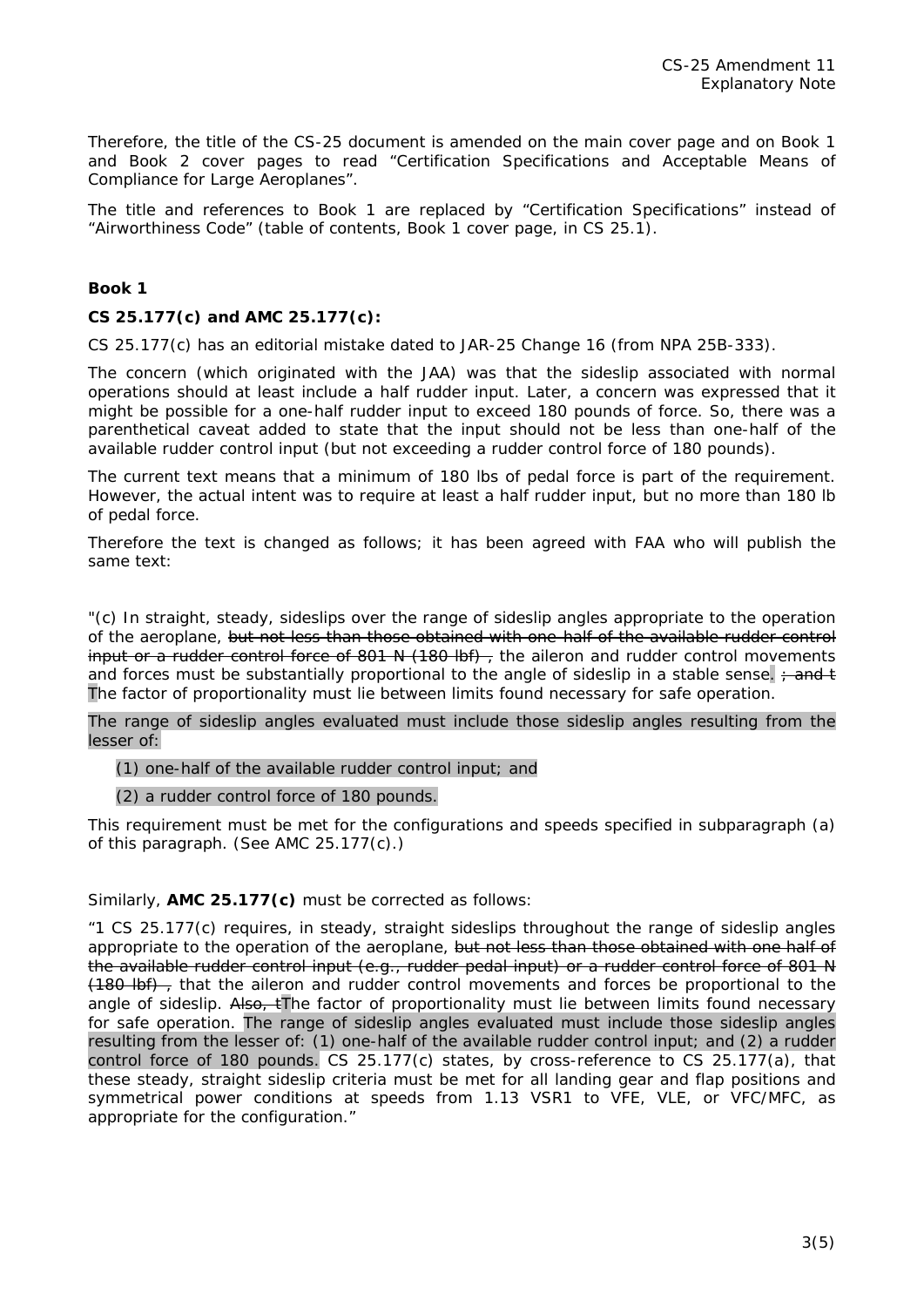## **CS 25.253(b) and (c):**

The two sub-paragraphs are corrected to remove a mistake when referring to 25.147(e) instead of 25.147(f).

Reason: At JAR-25 Amendment 16, a new JAR 25.147(d) was created which as a consequence moved the former JAR 25.147(d) to (e) and (e) to (f). The references to JAR 25.147(e) in JAR 25.253(b) and (c) have not been revised accordingly, and the mistake was incorporated in the CS-25 first issue.

## **CS 25.333:**

Re-position the (V,n) graph so that:

- the text from the previous CS 25.331 does not appear below the graph,
- the graph appears below the sub-paragraph "(b) Manoeuvring envelope"

Therefore page 1-C-4 is re-organised.

## **CS 25.785(f)(3)**

CS 25.785(f)(3) refers to AMC 25.561(c) whereas this AMC does not exist. It was revoked at JAR-25 Change 15. The reference is deleted.

## **CS 25.1459 (d)(3):**

The term "of this chapter" is deleted as operating rules are not part of CS-25.

#### **Book 2**

#### **AMC 25.561(b)(3)**

In AMC 25.561(b)(3) there is a reference to FAR 25.561 but the amendment is not mentioned. This AMC is a reminder that interior equipment meeting the older FAR 25.561 requirement (pre-Amendment 25-91, without the 1.33 factor) may need re-substantiation. Therefore, the amendment number is added.

## **AMC 25.783:**

Refer to paragraph 5, sub-paragraph entitled "CS 25.783(b) Opening by persons".

The following sub-paragraph must be revised to:

- Put the text in Italic font because this is a quote of the rule;
- Change the numbering of the two bullets for consistency with the rule;
- Replace "are improbable" (second bullet) by "must not be more probable than remote", for consistency with rule CS 25.783(b)(2).

#### **AMC 25.785(d):**

In paragraph 5. the word "alighting" is replaced by "landing" for consistency with the Book 1.

#### **AMC 25.807(d):**

In paragraph a. the word "alighting" is replaced by "landing" for consistency with the Book 1.